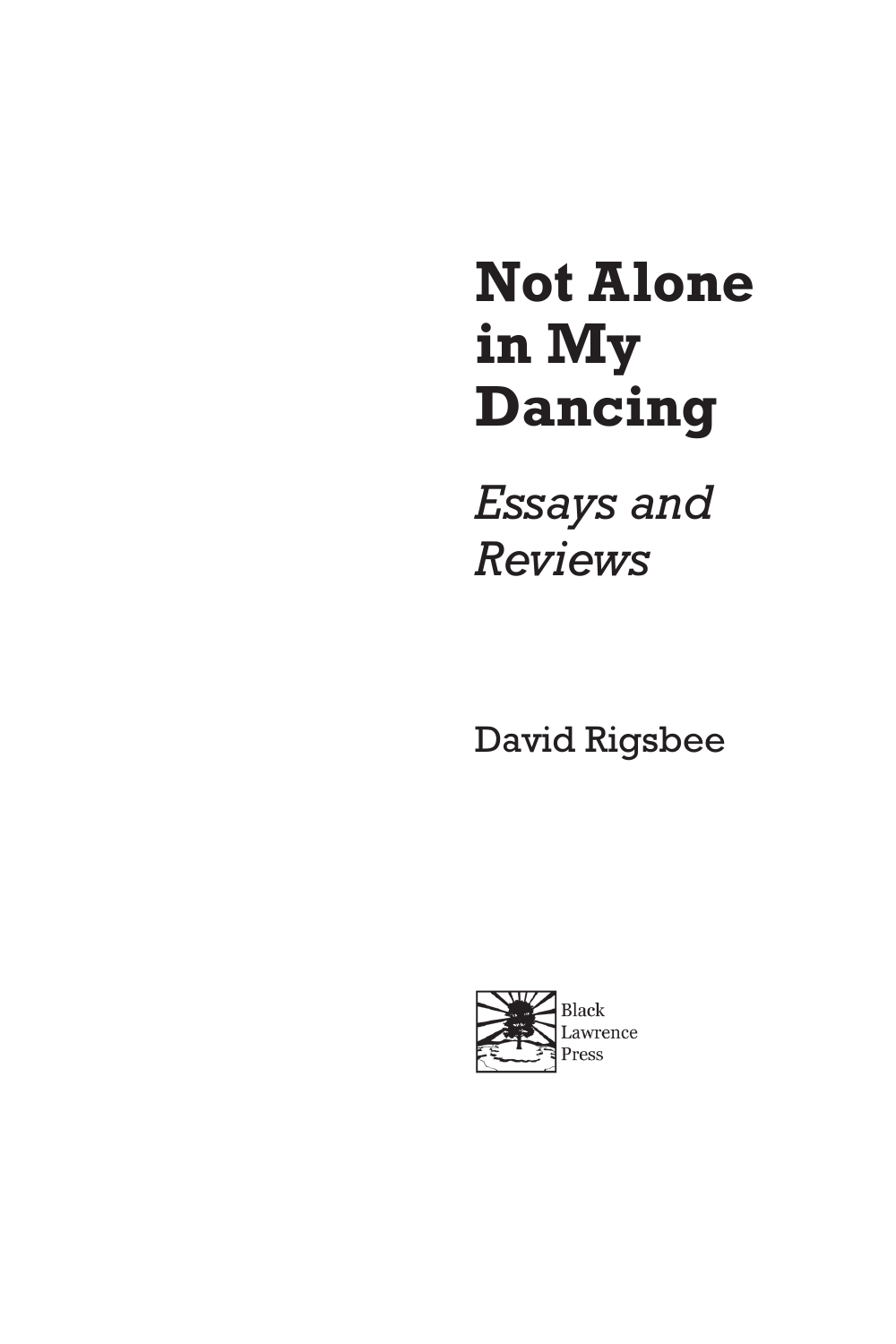*For Makaiya*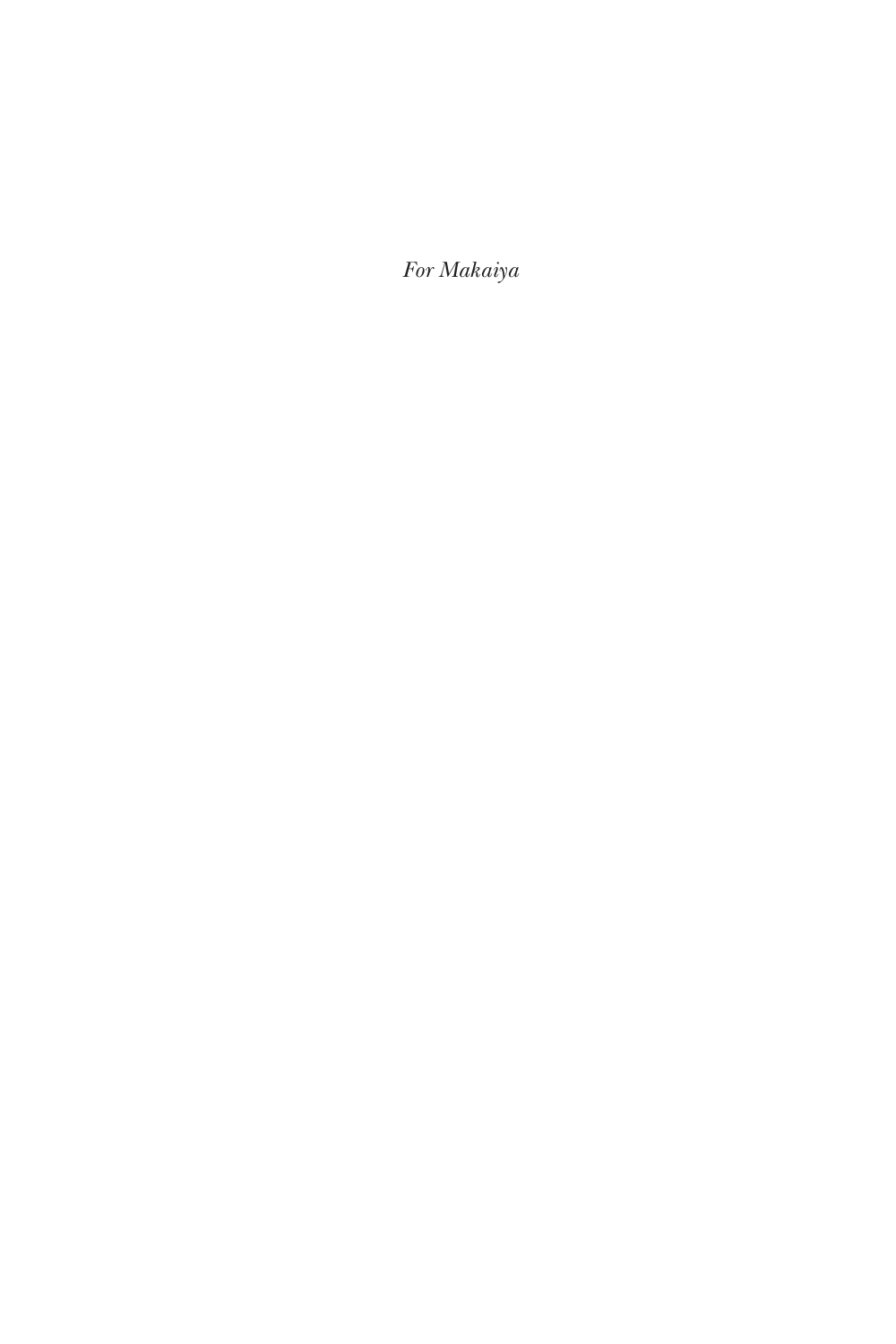## **Contents**

| Introduction                                               | $\mathbf{1}$   |
|------------------------------------------------------------|----------------|
| <b>Betty Adcock's Slantwise</b>                            | $\overline{7}$ |
| David Baker's Never-Ending Birds                           | 14             |
| John Balaban's Crooked Path                                | 20             |
| The Geography of Love: Ron Bayes and the Life of Poetry    | 26             |
| Laure-Anne Bosselaar's A New Hunger                        | 32             |
| On Edgar Bowers                                            | 42             |
| The Day Brodsky Died                                       | 45             |
| Kurt Brown's No Other Paradise                             | 48             |
| Kurt Brown: An Appreciation                                | 55             |
| Michael Burkard's Lucky Coat Anywhere                      | 62             |
| Jane Cooper's The Flashboat: Poems Collected and Reclaimed | 70             |
| Mary Cornish's Red Studio                                  | 76             |
| Stephen Dobyn's Winter's Journey                           | 82             |
| Stephen Dunn's Here and Now                                | 87             |
| The Despoiled and Radiant Now:                             |                |
| Ambivalence in the Poetry of Stephen Dunn                  | 94             |
| Claudia Emerson's Secure the Shadow                        | 102            |
| On Katie Ford                                              | 116            |
| Tess Gallagher's Midnight Lantern: New and Selected Poems  | 120            |
| Jack Gilbert's Collected Poems                             | 130            |
| Linda Gregg's All of It Singing: New and Selected Poems    | 139            |
| John Kinsella's Divine Comedy                              | 150            |
| Still Cool—Re-reading Kizer's Collected                    | 156            |
| Carolyn Kizer: Late and Last Poems                         | 163            |
| Dorianne Laux's Superman: the Chapbook                     | 170            |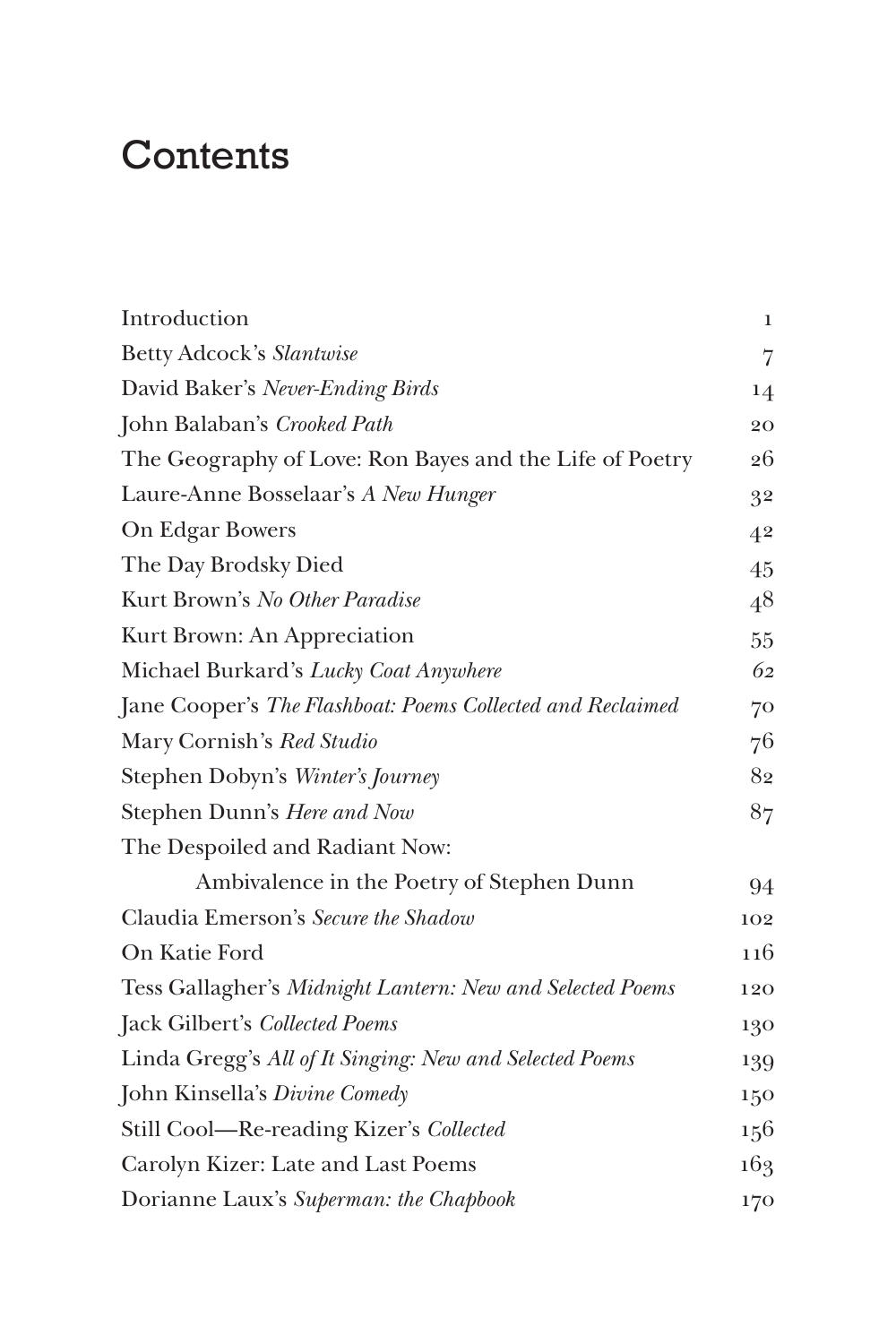| Philip Levine's News of the World                 | 175 |
|---------------------------------------------------|-----|
| Sarah Lindsay's Twigs and Knucklebones            | 185 |
| Thomas Lux's God Particles                        | 193 |
| Anne Marie Macari's She Heads into the Wilderness | 200 |
| Al Maginnes' Inventing Constellations             | 207 |
| Peter Makuck's Long Lens                          | 217 |
| McFadden, Patrick, Parks and Chang: First Books   | 223 |
| Joseph Millar's <i>Blue Rust</i>                  | 234 |
| Mihaela Moscaliuc's Father Dirt                   | 241 |
| Gregory Orr's The River inside the River          | 247 |
| Monstered-up Sweetness: On Robert Pinsky          | 257 |
| Preface to Margaret Rabb-Greatest Hits 1987-2009  | 265 |
| Rorty from a Poet's View                          | 267 |
| Gibbons Ruark's Staying Blue                      | 271 |
| On Steve Scafidi                                  | 276 |
| Alan Shapiro's Night of the Republic              | 283 |
| Anis Shivani's My Tranquil War                    | 290 |
| Judith Skillman's Heat Lightning                  | 301 |
| And Then Something Like This Happens:             |     |
| On the Poetry of John Skoyles                     | 307 |
| On Jordan Smith                                   | 322 |
| The Final Vocabulary of Gerald Stern              | 334 |
| Gerald Stern's Save the Last Dance                | 345 |
| A. Van Jordan's Quantum Lyrics                    | 351 |
| Walser/Pantano: Oppressive Light                  | 359 |
| Michael Waters' Darling Vulgarity                 | 368 |
| C. K. Williams' Wait                              | 376 |
| Eleanor Wilner's Tourist in Hell                  | 385 |
| Carolyne Wright's A Change of Maps                | 394 |
|                                                   |     |

*Acknowledgments* 403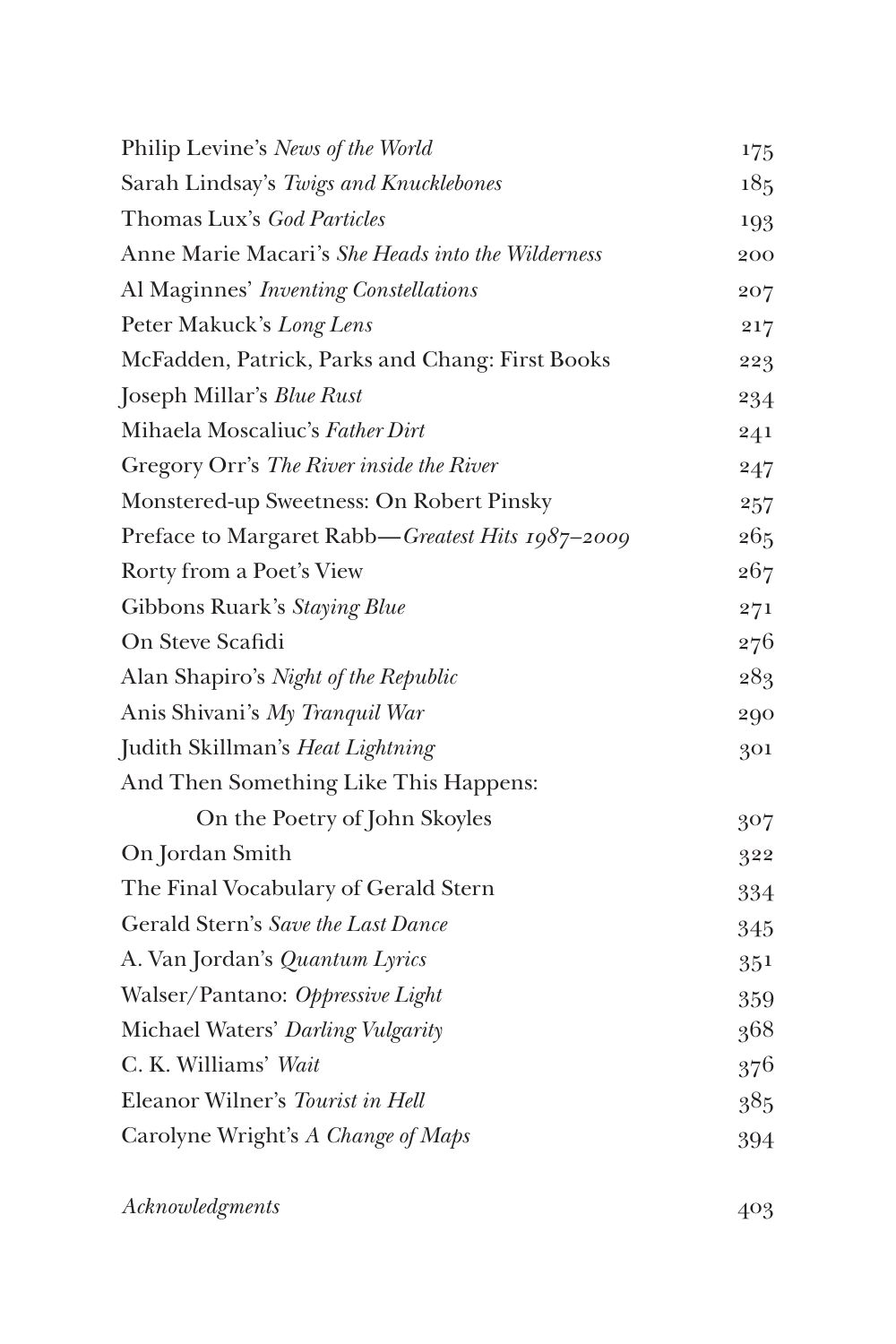### Introduction

A scholar friend once remarked to me that he had talked with James Merrill just before the his death and heard him say that one of his chief regrets was that the poetry, much honored, had in fact received such scant critical attention. By critical attention, Merrill meant the deeper, contemporary engagement with those who were privileged (or cursed) to be reviewed by poet-critics like Jarrell, Dickey, or Bogan, whose praises and maledictions acquired authority from passionate, sensitive, and sustained involvement.

This is a model I fnd congenial. The late Allen Grossman, who, despite his weakness for gnarly prose, never lacked for these qualities. He found that talking about poetry becomes more suggestively a model of interpersonal experience—for "conversation," in the allpurpose parlance of the moment, than of analysis. In fact, the conversation initiated by philosopher Michael Oakshott in his seminal essay ("The Voice of Poetry in the Conversation of Mankind")—and the conversation to which Grossman's work subscribes—bears little resemblance to the casual give-and-take of daily verbal exchange. As popularized by Richard Rorty and others, this conversation resounds with a serious, implied collaboration that all by itself outpaces the grim requirements for outcomes. Process, in other words, outweighs product; improvisation replaces what is rote. *Conversation* becomes a term refecting pragmatism's avoidance of absolutes, and it implies one of the chief articles of belief derived from the rise of Theory, namely that words are always in play—there is no end to what we could say. Hence show-stoppers and "totalizing discourses" played a bad support role in either the spread of fabrication or the promotion of actual meaninglessness, aligning themselves on the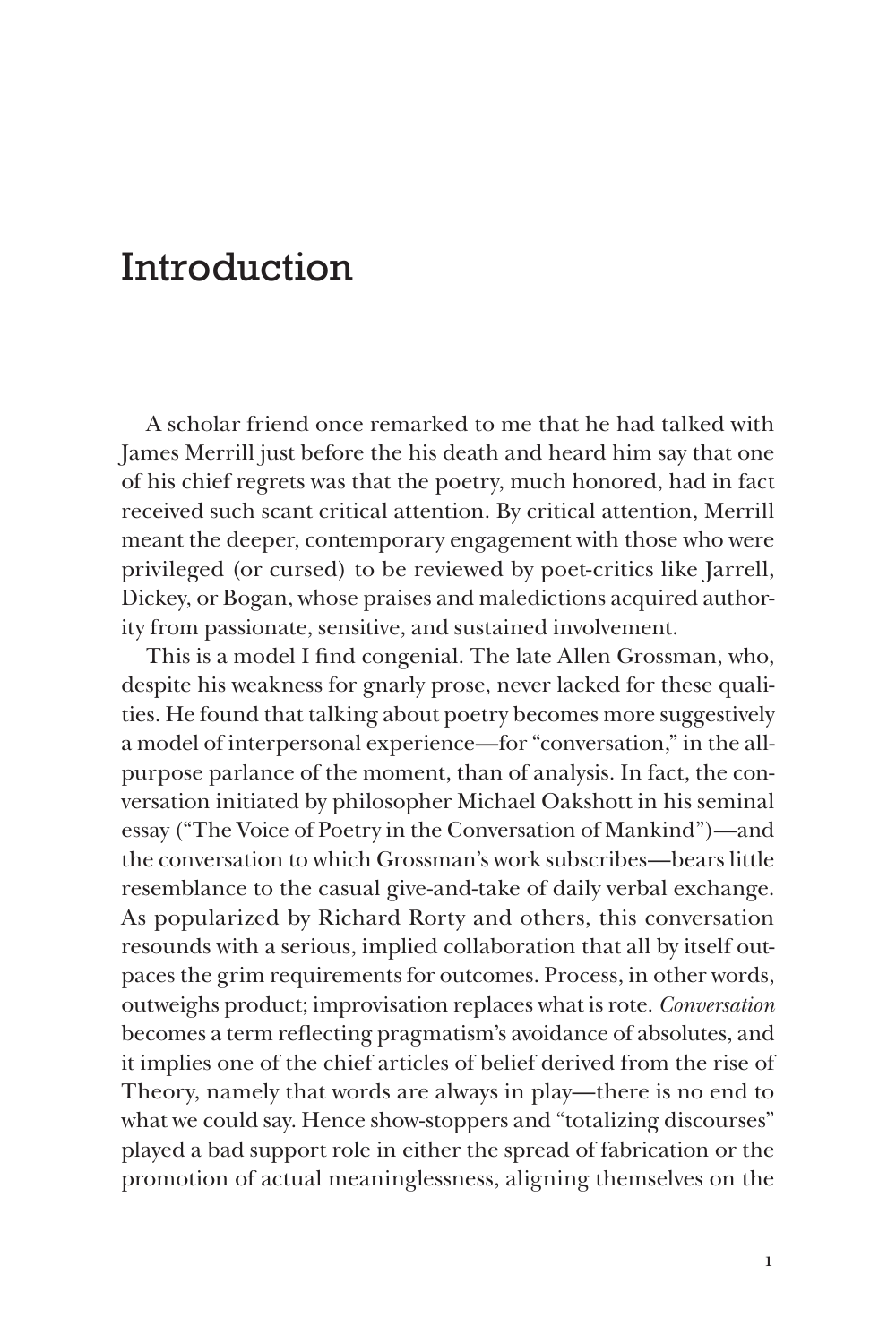wrong side not only of history, but of the truth, insofar as the truth was something that could—*contra* Yeats—be known. Conversation about poetry enacts the intersubjective play that poems ideally bring, modeling how people should interact. Thus poetry, with its improvisations arising from form—and by extension, culture—is inherently, if not manifestly, moral. Talk about poetry is an image of the best kind of human life: aware, interested, careful, passionate, generous.

When I began to work in poetry, unproblematic frst-person poems had free rein. This was so whether one descended from Eliot and Yeats, by way of Roethke, or by Pound by way of the Beats and the Black Mountain poets. There were exceptions: followers of Olson and Duncan, for instance, struck east-coasters like myself as rather tired of the subjective "I" poetry and as wanting to extend their poetic selves into myth. But we never forgot—and they never denied—the personal origins of their verse. By the time I had my frst job in the early 1970s, the grip of this kind of poetry was beginning to give way to newer strains: neo-formalism, narrative poetry, and most threateningly, the "poetics of indeterminacy," in Marjorie Perloff's clinical phrase. It was said that the new poetries had been cleared for takeoff by bearded technicians who knew more about the theoretical underpinnings of poetry than you or I did. I had seen these experts at work, and I had two simultaneous impressions: frst, that abstract knowledge had little to do with the feel of poetry, and second, that the theoretical underpinnings were appropriations from the works of philosophers above and beyond the critics who engaged them. I moreover couldn't resist the conviction that technical mastery wasn't the same as real mastery. It took the poem away from the lover and left it at the feet of the lab technician. Couldn't the same be said of those trained during the regime of the New Criticism, where my kind got its education? Of course it could: criticism has frequently slipped into the lab to ball up its muscle and increase its jargon. But such technical savvy as the New Critics developed and passed on retained a sense of poetry's moment, of its centrality in the literary ecosphere, as an image of a multivalent, ideal use of language. When I realized the extent of the implied claim that theory stood on the shoulders of philosophers, I also sensed the implied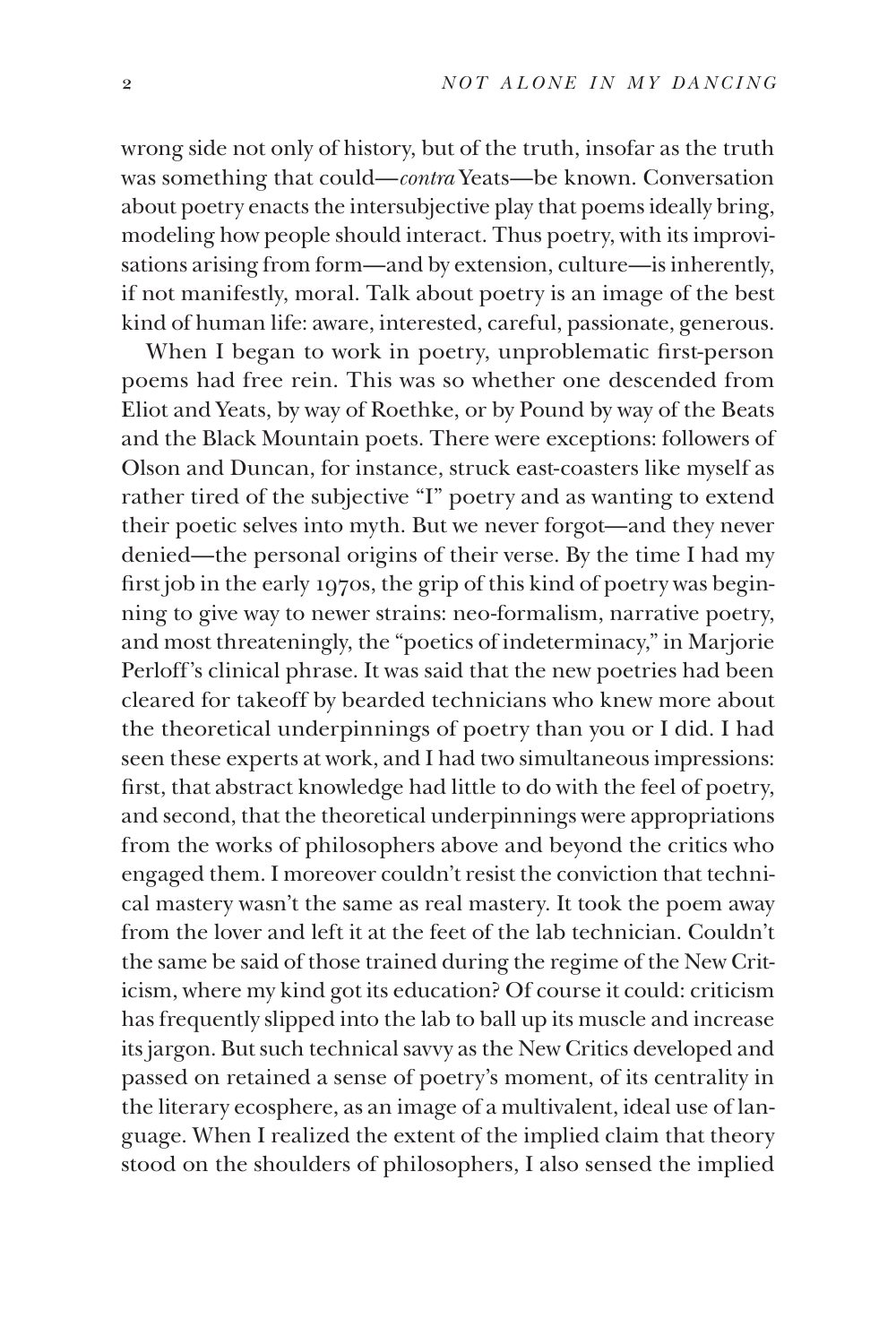conspiracy: there was theory and philosophy lined in opposition to the claims of poetry, especially those claims that relied on poetry's musty prestige. It seemed to me, on the contrary, that poets and philosophers—of the wide-ranging, Continental sort especially had more in common than those same philosophers did with their supposed avatars, the parvenu critics.

It seemed to me then—and to a large extent it still does—that a philosophical mind is more friendly toward poetry than a theoretical mind. Poets as dissimilar as the late Hayden Carruth, John Koethe, Troy Jollimore, Russell Edson, and Jorie Graham lend support to this notion. I began reviewing because of a complaint similar to Merrill's, that there was too little attention devoted to critical engagement with contemporary poetry. Happily, in the years since Merrill's death, the state of poetry reviewing has changed—for the better, and a generation of young, well-trained and ideologicallysavvy (and wary) critics has appeared. The appearance coincides roughly with the rapid acceptance of online literary magazines. I myself decided early on that, poetry being fnally metaphysical, it mattered little whether it manifested itself as print or pixels. Many of my colleagues evince a bibliophilia that verges on a fetish: they are all about the feel of the manufactured book, and indeed it is just this love grandfathered in from an earlier ethos to recent decades that has helped raise the production values of small presses. This love notwithstanding (and I share it), I long ago assented to the metaphysical tilt of poetry: regardless of its skin and the materiality of its packaging and delivery, it's essentially language at home in the memory and the heart, not just the chilly bed of the page.

With that in mind, I frst published poems online in *The Cortland Review*, a virtual lit-mag that featured audio fles of poets reading their work. This was back in the '90s, when having a CD accompany a book was a big deal, and nobody seemed to know how or where the internet and literature might converge. One thing was for sure: academics were already busily moving their work to the web, leveraging its ease and ubiquity for projects fertilized by the Age of Theory. Literati were slower to follow, but the last few years has seen a seachange in acceptance of online literary start-ups and online versions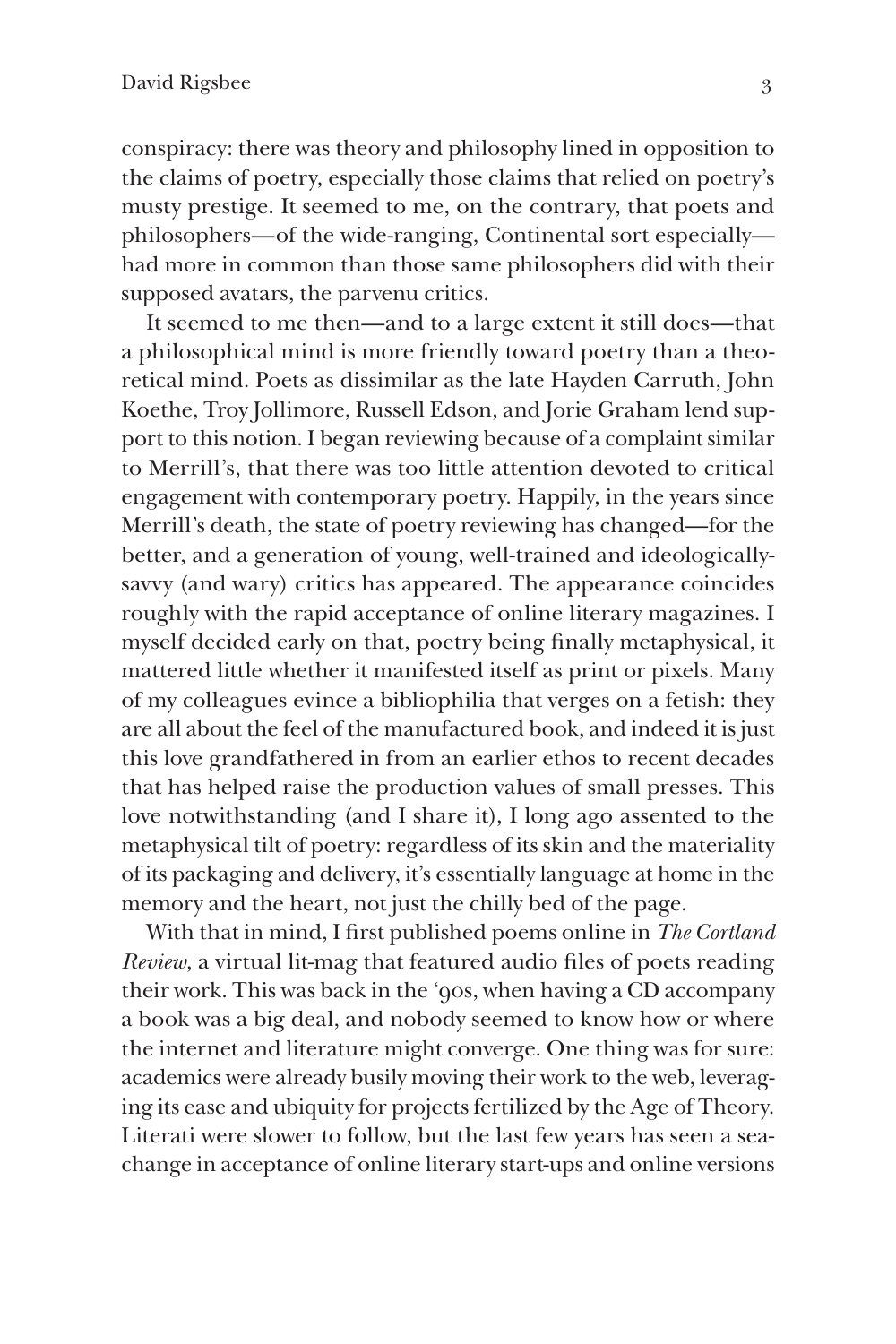of established printed journals. When I began reviewing poetry for *TCR*, I hoped for the larger audience that the web promised. Now, some years down the road, what began in journeyman fashion has grown by inertial force alone into a survey. It is not in any way comprehensive or sweeping (except in my generalizations). There are poets I wish I had the opportunity to include here but for one reason or another, could not. But despite the more or less random selection, these poets' works do give us a picture of common concerns, both communal and subjective. There is, for instance, in most cases, a sense that the personal is the reversible coat of the social, construed as political, sociological, or mythical. There is the sense that experimentation has a less unsettling role to play than it did for previous generations. Perhaps it is simply that experimentation no longer has quite the *épater les bourgeois* quality. Even hardcore poets of discontinuity, those who used to be lumped together as "language poets" (after the fashioners of the journal *L=A=N=G=U=A=G=E)* make nice with their more conservative compeers, passing out prizes, amiably blogging, sitting on panels and boards. There is the sense too that confession, washed in the blood of materialism, survives as a proud subjectivity that would not be out of place coming from the pen of Tsvetaeva or Akhmatova, poets who fed their nation when the self was made fugitive by the State. And that means that authenticity is making a comeback, as if, having survived the scrutiny of defationary critics, it made sense for the singular lyric voice to add its testimony to, and for the soul to witness, the mill of history. I consider these essays and reviews to be acknowledgments of that premise, namely that subjectivity enables the real chronicle: the feel of what it is like.

Since I frst thought of doing this collection in 2012, seven of the poets, from the some ffty under discussion here, have passed away. Six of these—Kurt Brown, Jane Cooper, Claudia Emerson, Philip Levine, Margaret Raab and C. K. Williams—were aware of the remarks I applied to their work, now published here. Indeed, the initial publication in each case elicited a response or a series of exchanges—of appreciation, gentle correction, and general, always cordial, reply. The sixth, Carolyn Kizer, had already moved into cog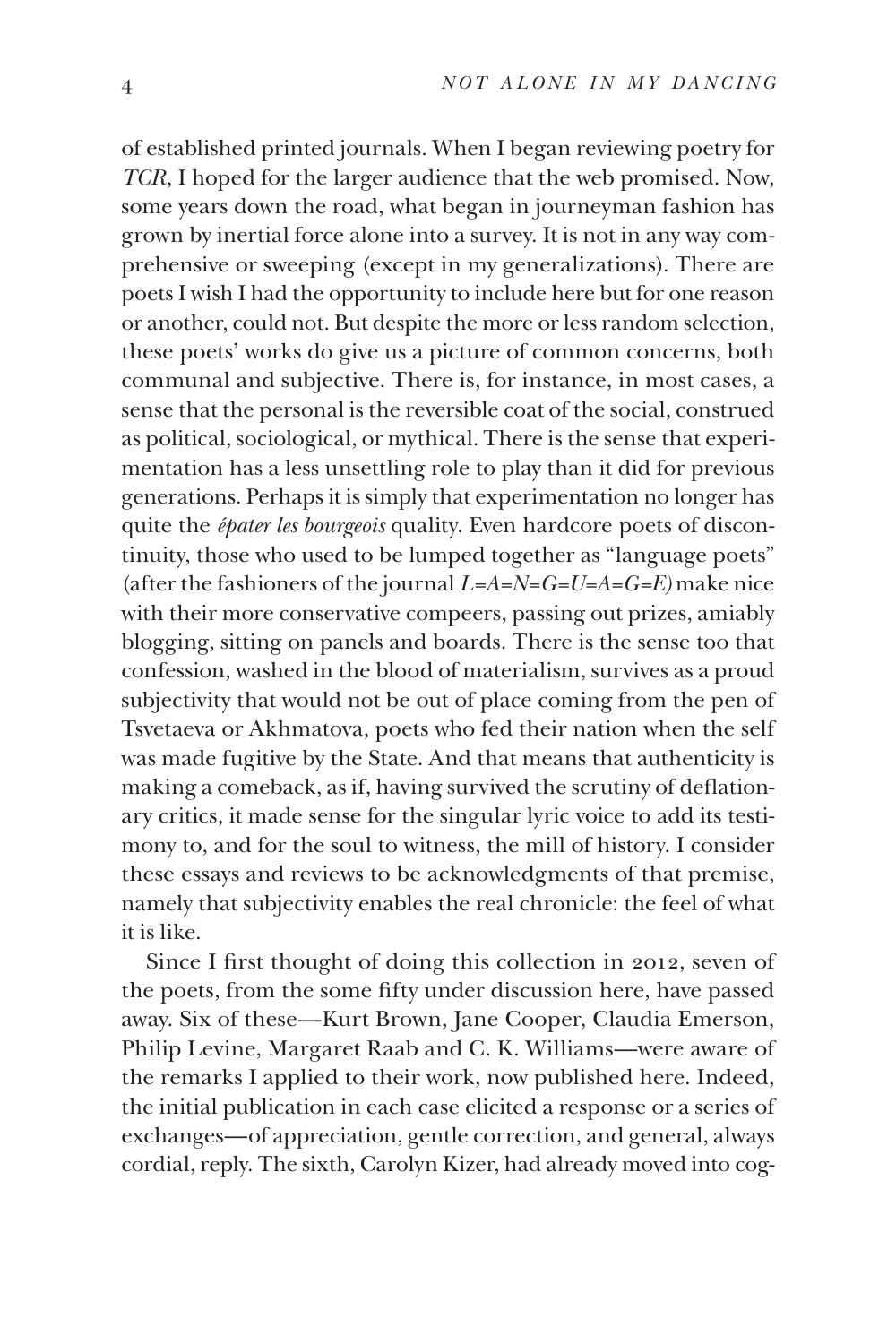nitive darkness by the time her death caught up with her in 2014. She was the frst person I ever observed draw a blue pencil from her bag and get to work on someone else's poem. The stern eye and faultless ear were the mirror of her love for poetry. She thought that poetry was the greatest achievement in the world, and writing about these poets over the years, living with their words, attending their fashionings, as well as their failures, I know well what she means.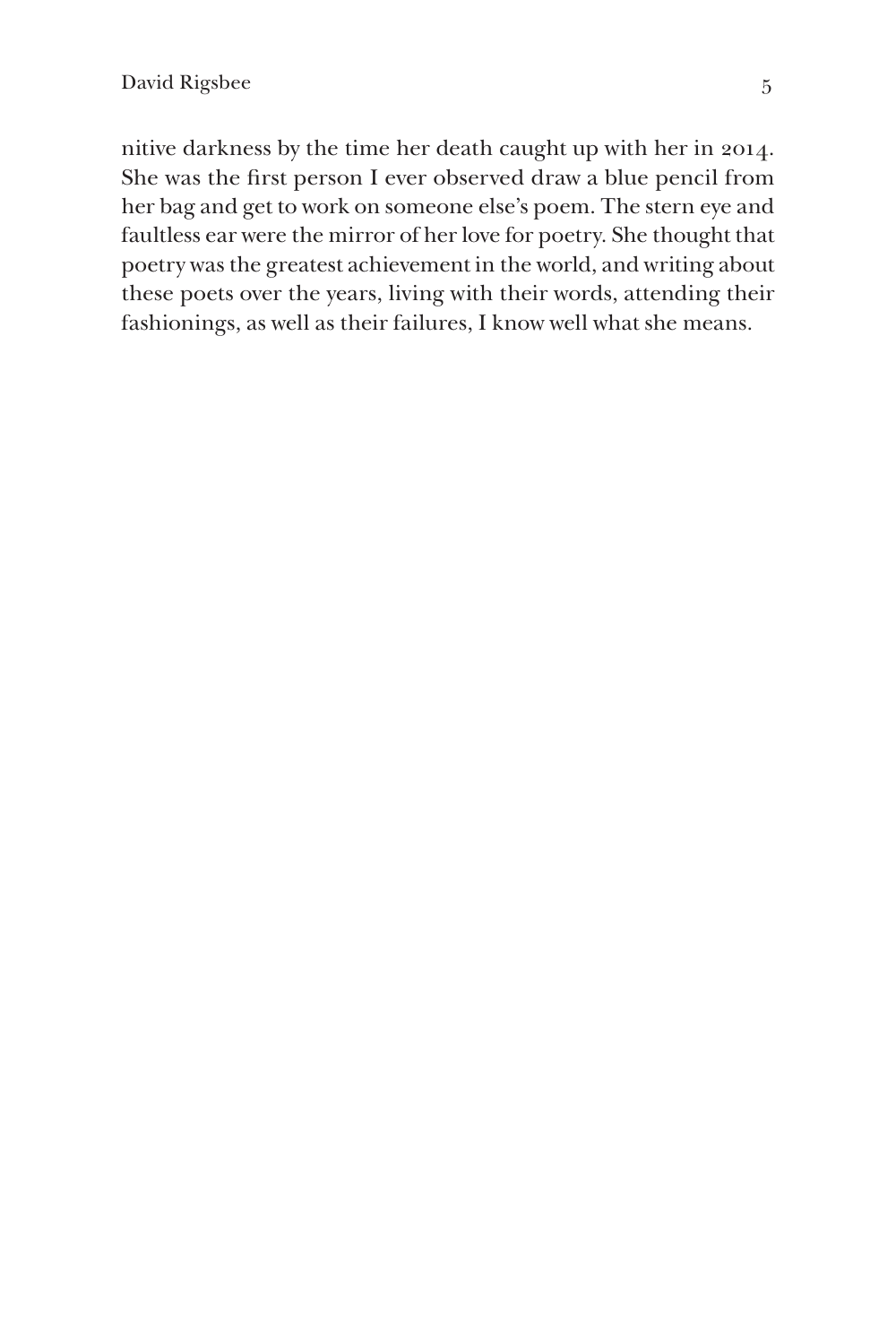#### Betty Adcock's *Slantwise*

The title of course directs us to Dickinson's truth, also to the truth that to be slant is somehow to repose, diagonally, in wisdom. There is in fact so much mojo in the title of her latest collection that we are lathered up with poetic goodness before we even venture into the frst poem. Betty Adcock has been writing an agreeable brand of poetry for years and has built a fan base that would make a Republican candidate sit up and beg for buttermilk. In *Slantwise*, she doesn't disappoint. Her poetry is accessible and carefully rendered, and that accessibility begins in part with her subjects: family, origins, place—the tangible durables. For Adcock, these are the massy keys that open up the Mystery. I remember something Martin Amis said about Saul Bellow, i.e., that he wrote surpassingly because he quite simply had the talent to see an inch or two below the surface where other writers found their sightlines returning a blank. Permit me to draw this strange comparison between Adcock and Saul Bellow on the same grounds: she works the surfaces to yield another depth, where insight becomes vision. This was Miss Bishop's great talent, and Adcock shares some of that DNA—although not the habit of producing poems as presentation pieces.

*Slantwise* takes off with a masterful poem (that is indeed not subsequently surpassed). It begins with a pine needle:

one

needle falling through green shade, through warp and shimmer of September sometimes,

end over end will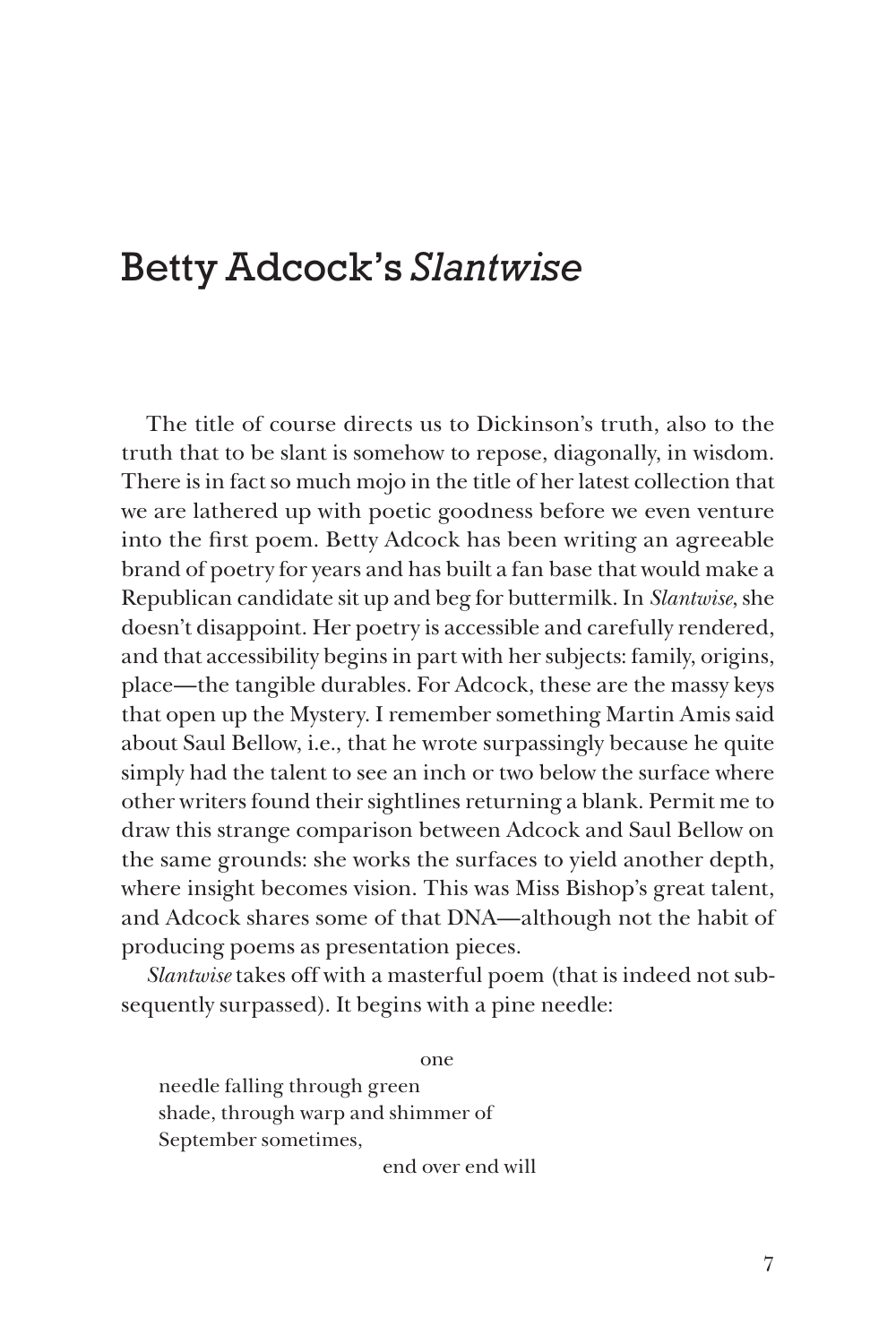turn as if marking the passing air with form, circumference as of time's real motion or the approximation of, say, a face.

We have all seen this twisting, dancing slow-motion descent in the movies, of leaf or snowfake, the touchdown that accompanies the sudden realism that gravity is a thing. I am reminded of the delicate tracery of A. R. Ammons, who also tried to maneuver space through voice and who also was obsessed with form. That pine needle, of course, is a compass bearing witness to opposite directions it can't bother to overcome or reconcile:

being only a downed, straitened angel, pin and linear argument, line of prophecy fattened letterless whose browning measure beneath notice points both ways at once...

Even in its ambivalence, it is the "little" text, ancestor of her poem, that "could shine the way / scripture shines." Bloom used to make a big deal of Ammons' poems as operas of Romantic ideas derived from the solicitation of natural fact (and the misprision of ancestral voices). Adcock's poem is no less a performance whose aim is to fnd prophetic song in natural theology, though elegy, with its old values, is still the mode:

barn swallow

hawk-snatched from the sky, redtail gone, gone by.

If you think the poem is headed in another direction, after its nervous reaction before the hourglass, then you've been keeping up. As is the case with many of the poems here concerned with loss, elegy—that *modus operandi* at absence's crater—is always, fnally, personal (and hence requires persons). Adcock meanwhile hears another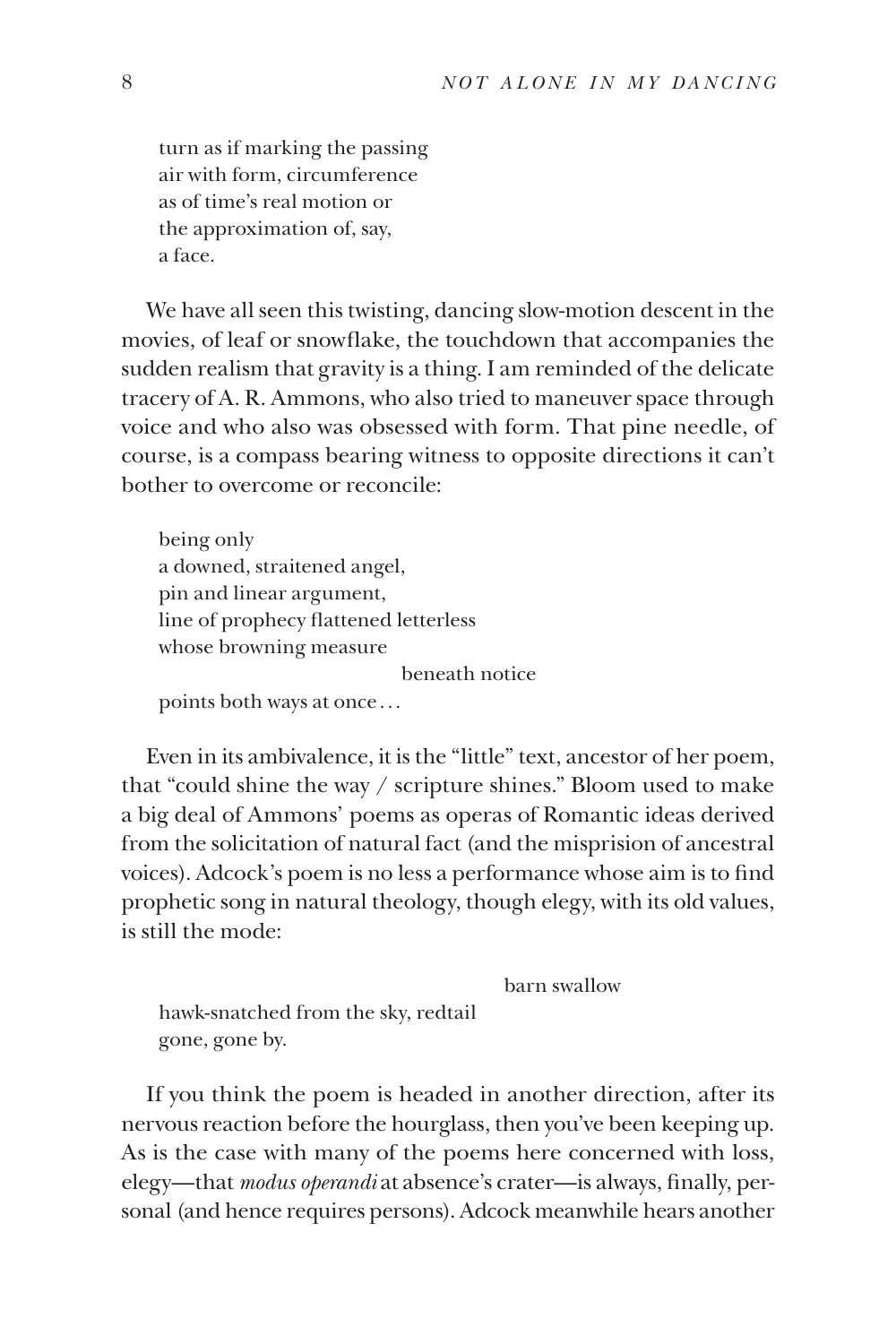kind of silence waiting to surround "[t]his present chainsaw-battered/ earth." I don't wish to make heavy weather from this or to suggest that Adcock has gone cosmic. The fact is, she rarely strays from the bandwidth that makes up her Muse's comfort zone, and when you think about it, that can be a good thing. In her case it ensures not only compatibility, but consistency. With their classical ears tuned to the plow's drag and their eyes scanning the sky's dignifed monotony, southern poets have always been eco-poets *avant le lettre*. The poet who writes, as Adcock does in "Why White Southern Poets Write the Way We Do," that "a mist can sit in a pasture / like a cloud in a basket" requires little retro-ftting with respect to addressing the plight of habitat. In "1932," she returns to personal origins and the issue of identity with a poem that re-members the parents whose convergent relationship she was in no position to observe, being not yet born, and their sad discontinuity, when her mother died young: "There's nothing / I know except that he lost her, and I lost them both." Strange to say, she has the story, but it's all based on rules of plausibility, thanks to a kindly friend, who is part custodian, part interlocutor:

One of the family that boarded my mother has told me this story: all that I have of their early knowing one another.

Despite the brevity of the time allotted them, her parents are the dance, and she—the poet—the point of that dance, insofar as dances can be said by means of the human laser-dot to have a point (and the question is by no means academic, as it goes to the heart of identity, as Yeats, Eliot, and busloads of poets will attest).

The deer have run from a foreign thing. There's no automobile out this late. The horned owl complains and does not stay where they and their lantern are dancing.

Well, for sure, nothing runs like a deer, and the "foreign thing" from which this one bounds is as much the sculpted presentiment of loss, as of the loss itself. Given only clues to which she is, perforce, second-hand in her honoring, a connector of dots, she nonetheless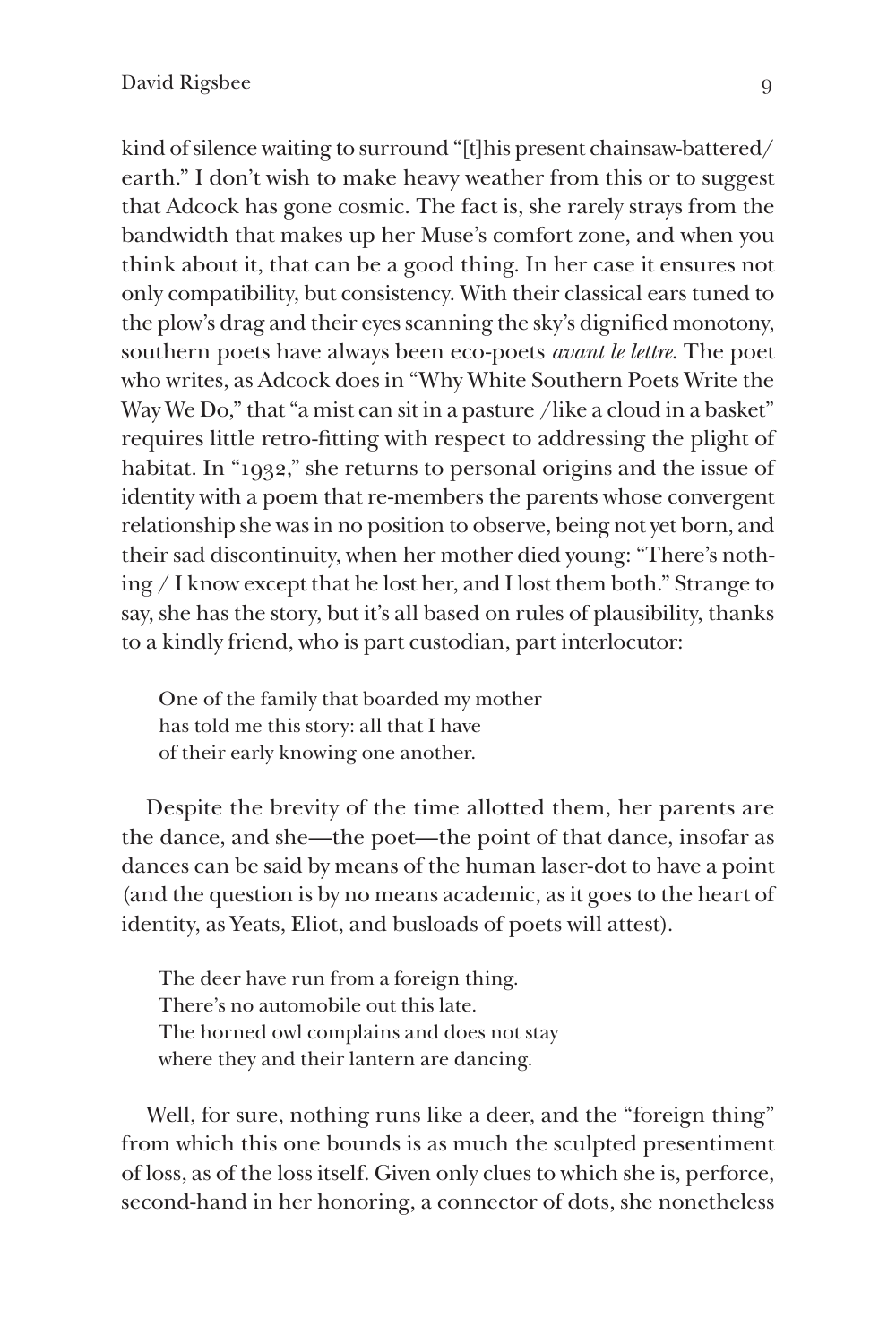knows and concludes that "it is enough" to know the minimum. Even from the scant hearsay, she is able to construct images that remain forever meaningful, even if they may be false to minute fact. At once the straight-up victim of history and the timeless pair choreographing their roles, they are true to the love whose object she construes, reveling in her own inadvertent complicity in being alive at all:

#### I hear them hum

along with a scratchy saccharine tune from that poverty-ridden American year, and she turns and turns in the arms of my father ...

If such sticks are no bar to the solidity of memory's house, then our truck with time's backward abysm is seriously on a roll. Taking the other tack—that forgetting achieves special provenance in love—becomes the subject of "No Elegy in November," my favorite poem in this collection:

They will not turn, the dead, from their ashen lace or outward-facing stone. Having fled along the route all planetary matter takes, they race like light for creation—

invincibly away.

Notice how that editor-unfriendly adverb, "invincibly," steps forward to make the image, and how "turn" almost but doesn't quite remember "return"—as indeed they do neither. Forgetting, too, becomes love's *ne plus ultra* because it takes on the sacrifcial nature by which love enables the person to escape the ego's prison. The poem stands precisely in the place of the loved one, and no elegy and elegy are thereby reconciled:

Unkindling utterly, you will not turn nor send your wildfre spirit back to speak. You'll not forgive, nor longer wish, nor see how you have left the rest of us to burn.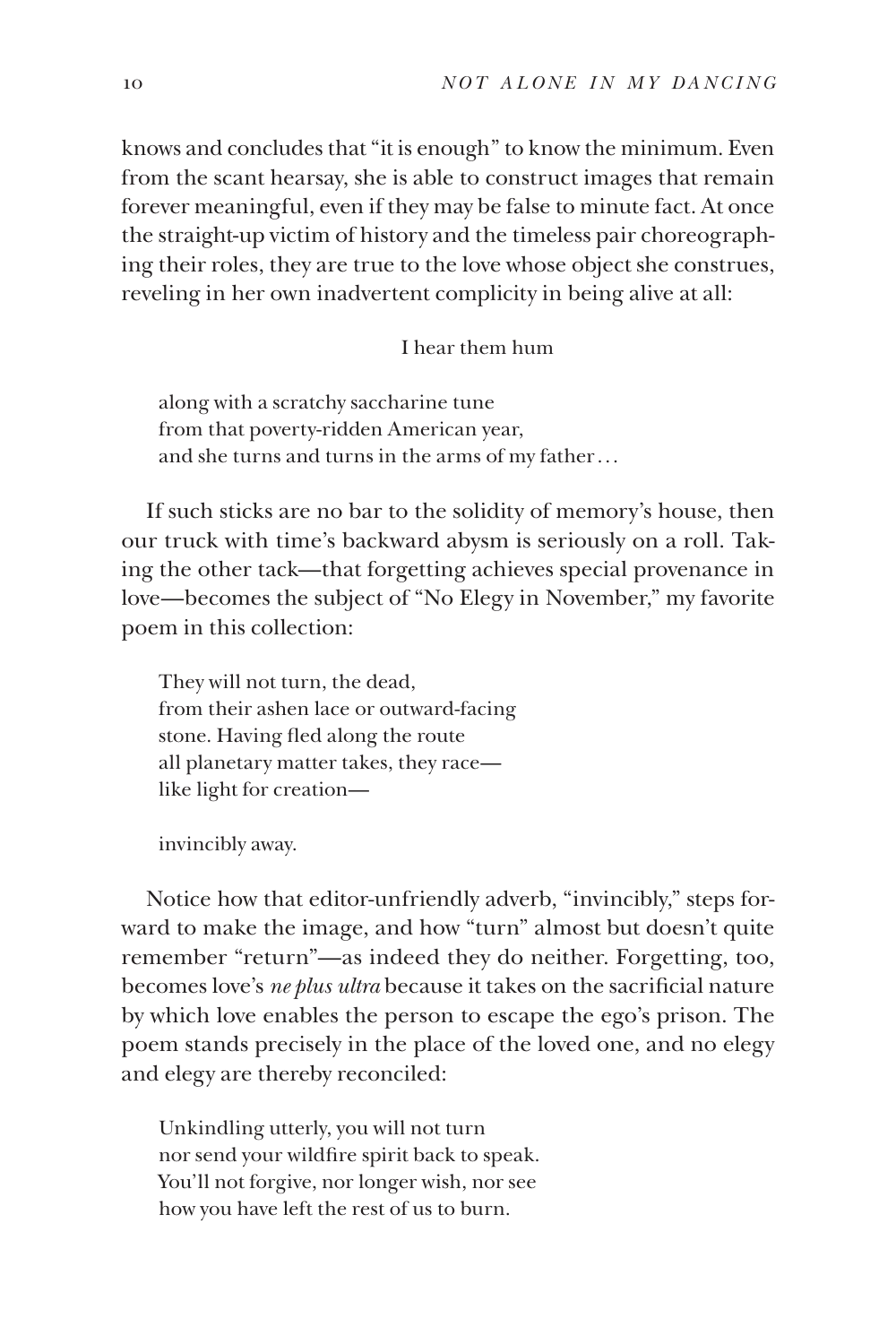Notice here how the knowing use of the conventional imagery of burning yields "unkind" to hide in plain sight of "unkindling," meanwhile pointing to its assonance partner, "utterly." To leave—to absent oneself through death—feels at frst like a special existential unkindness to the survivors, but time will change this too, collapse all into the poem and into the fnal word "burn." The point, both obvious and mysterious at once, is that only the living "burn," that living is itself burning. The mystery lies with the thought, a thought that follows hard upon the silence gathering after the fnal period, that only the living know poetry and that poetry itself reconciles the inert symbol with its burning authors.

It is hardly surprising that Adcock takes special care to marshal and deploy just the right words. You sense, reading *Slantwise*, that this is a poet who scans every word like a quality-control expert training a beady eye on the neutral bric-a-brac of parts of speech coming down the conveyor belt, supplied frst by literature, then by colloquial conversants. It is of course of the essence of middle-brow conventionality to remark approvingly on the "connoisseurship" of certain wordsmiths, but if verbal connoisseurship were the end-all, it would be no different than any other fetish. In fact, as we know from "1932" and from "Seeing Josephine," about a visit with the poet's childhood "caretaker/playmate"—"Black Josephine, twelve years old when I was fve"—words generate their own reality. And although no less a wordsmith than Eliot warned us that words don't stay in place, we see that in some sense we don't want them to. Their very slippage is part and parcel of the reality they describe:

my grandmother's whispers, ffty years gone, overheard once and meaningless then: *Moll's cabin* she said, naming *terrible* and *shame*, naming my grandfather's nephew *not gone till after-sun-up*. Those syllables rolling away, lodged blue in the morning glory vine around the well, reddening on the tomato plants, a dark weave in the cock's crow and the lovely trill of the peach orchard's mockingbird—' all strung now on frailest memory.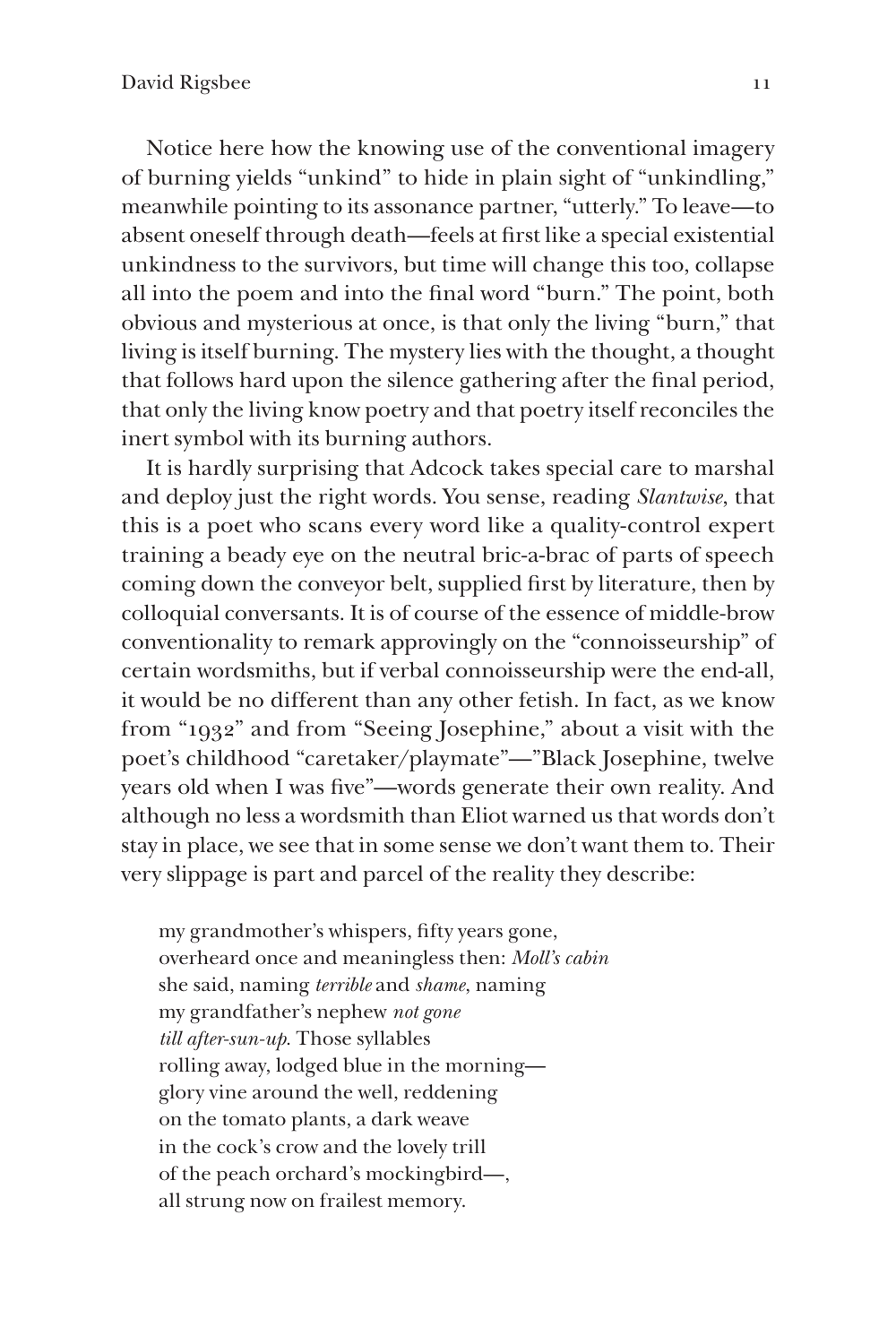One would think it unnecessary to be a charter member of Club *Le Mot Juste* to submit one's own name to doubt. Why, it's practically Cartesian! But Betty Adcock lines up with Randall Jarrell in believing that the greatest, most telling and judicious (and forgiving) phrase in English is "and yet." She begins with "My real name is Elizabeth, so right for a poet." And yet the name doesn't stick (I knew I was an Elizabeth / but nobody listened") but devolves past "Lizzie" to "Betty":

How awful

to be *Betty*, all aprons and frosting mix, thirties cartoons, ffties pinups, boop-boop-be-doops and va-vooms. It's a name for a waitress, a bowler, a clerk in a store, a housewife, an apple dessert.

It is never, ever, the name of a poet. And yet... and yet, doesn't poetry have to be as tough as the woman pouring diner coffee?

Betty Adcock can be as delightful in her lamentations as betterknown poets are in the full flower of their wit. She knows how to fetch the domestic detail from the clutter and bring it to the front to emphasize contrasts in value. Her skill-set also shows that she can make the ordinary approach poetry by invoking the metaphor implicit when things take up residence in thought. For example, in "House Cats," she observes,

Think of the way a cat becomes another thing: the inside of a small dark place, a momentary ribbon of wind, a blade of light. All metaphor, that body converts into liquid, into mist, into wit, into shine!

While cats connect us to our own mythical ancestry from which they frst "came to ficker / at temple fres," the magpie habits of the quilt-maker for "an inspired treachery" in "Told by the Madwoman